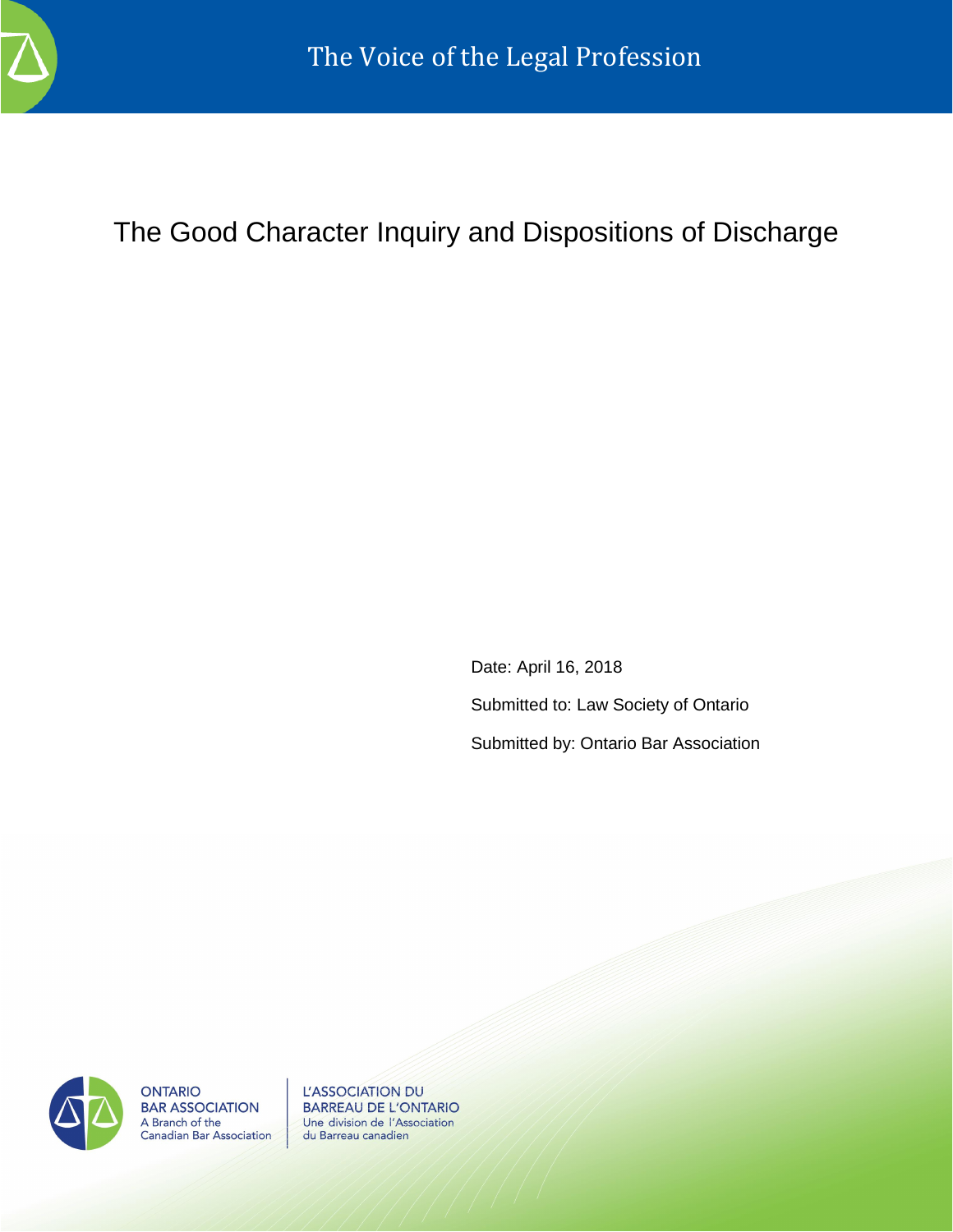

## **Table of Contents**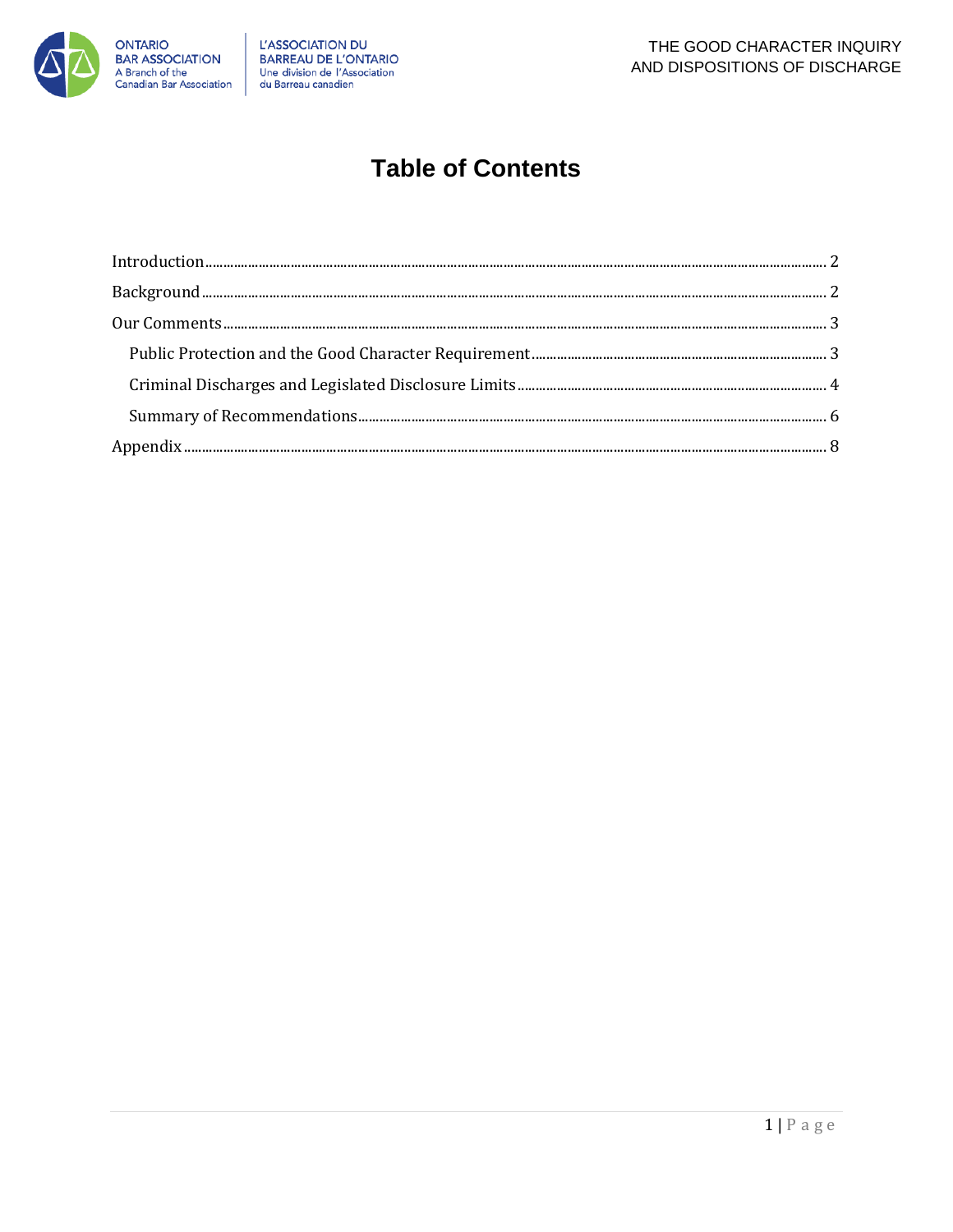

**L'ASSOCIATION DU BARREAU DE L'ONTARIO** Une division de l'Association du Barreau canadien

### <span id="page-2-0"></span>**Introduction**

The Ontario Bar Association ("OBA") is pleased to take this opportunity to comment on the good character evaluation process for applicants to the bar, and in particular that part of the inquiry relating to an applicant's criminal history and past dispositions of discharge.

Established in 1907, the OBA is the largest voluntary legal association in Ontario and represents 16,000 lawyers, judges, law professors and law students. OBA members are on the frontlines of our justice system in no fewer than 40 different sectors and in every region of the province. In addition to providing legal education for its members, the OBA is pleased to assist government, the Law Society, and other decision-makers with dozens of policy initiatives each year – in the interests of the public, the profession, and the administration of justice.

### <span id="page-2-1"></span>**Background**

 $\overline{a}$ 

The legal profession is currently engaged in a critically important examination of barriers to entry and advancement faced by lawyers and lawyer applicants, particularly as experienced by racialized and Indigenous individuals. Some of this work – including evidence from licensees that racial and ethnic barriers rank highly among the barriers to entry and advancement in the profession – has inspired the Law Society's renewed emphasis on the importance of equality, diversity, and inclusion initiatives, including through its Challenges Faced by Racialized Licensees Working Group.<sup>1</sup>

At the same time, ongoing reconciliation efforts within the profession, informed by the Truth and Reconciliation Commission's final report, seek to address unique issues faced by Indigenous peoples in Ontario, which includes their systemic estrangement from the criminal justice system.<sup>2</sup> Though the Working Group's report did not speak to the experiences of Indigenous licensees, it did recognize that Indigenous peoples face barriers both unique to Indigenous licensees and shared by racialized and Indigenous licensees, highlighting the importance of addressing the ongoing colonial violence experienced by Indigenous communities.

At a time when the bar is actively grappling with how best to ensure that lawyers reflect and represent the diversity of the clients they serve, it is vital that the Law Society, as the regulator responsible for determining who may practice law, identify and eliminate any barriers that inherently act as disincentives to practice that are not in the public interest. This work is not only critical for the good health and future of our profession, but also for the Law Society to fulfill its duty to facilitate access to representative justice for the people of Ontario.

<sup>1</sup> Law Society of Upper Canada, Challenges Faced by Racialized Licensees Working Group, *[Working Together](http://www.lsuc.on.ca/uploadedFiles/Equity_and_Diversity/Members/Challenges_for_Racialized_Licensees/Working-Together-For-Change-Final-Report-Updated.pdf)  [for Change: Strategies to Address Issues of Systemic Racism in the Legal Professions](http://www.lsuc.on.ca/uploadedFiles/Equity_and_Diversity/Members/Challenges_for_Racialized_Licensees/Working-Together-For-Change-Final-Report-Updated.pdf)*, p. 50. <sup>2</sup> *R. v. Gladue*, [1999] 1 S.C.R. 688; *R. v. Ipeelee*, [2012] 1 S.C.R. 433.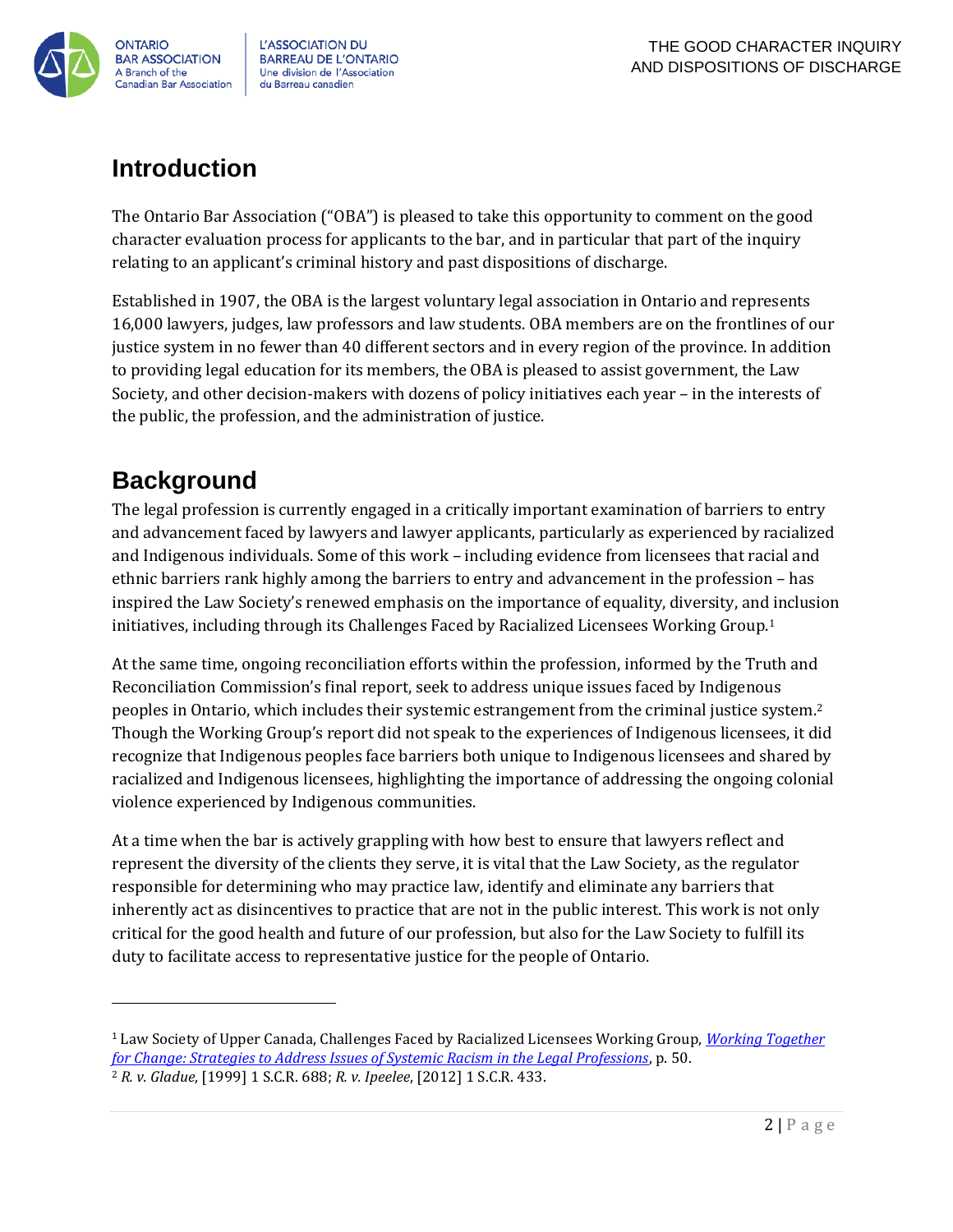

L'ASSOCIATION DU **BARREAU DE L'ONTARIO** Une division de l'Association du Barreau canadien

The OBA has been proactive in supporting a range of equality, diversity, and inclusion initiatives to recognize and advance our profession's unique role in safeguarding the public interest. This work includes critically evaluating established mechanisms that govern the profession with a view to identifying potentially discriminatory barriers to admission.

In our view, the elements of the good character requirement require reevaluation in order to ensure that they reduce, rather than exacerbate, existing inequalities between applicants, and we would welcome a fulsome examination along these lines. In the meantime, to help facilitate this work, we have provided targeted comments below regarding the line of inquiry relating to criminal history and dispositions of discharge.

### <span id="page-3-0"></span>**Our Comments**

#### <span id="page-3-1"></span>**Public Protection and the Good Character Requirement**

The requirement that every lawyer candidate be of "good character," as set out in s. 27(2) of the *Law Society Act*, is a central component of the Law Society's statutory duty to protect the public interest. As indicated in Law Society materials on its web site:

Good character requirements form the basis of a licensing hearing and are part of the Law Society's mandate to protect the public, to maintain high ethical standards, to maintain public confidence in the legal profession and its ability to regulate itself, and to deal fairly with persons whose livelihood and reputation are affected.<sup>3</sup>

The good character evaluation provides the primary mechanism to assess whether applicants, at the time of licensing, have demonstrated behaviours judged relevant to the Regulator's inquiries and interests: respect for the rule of law and the administration of justice, honesty, governability, and financial responsibility.<sup>4</sup> Some version of the good character analysis is broadly incorporated into the lawyer licensing process in every Canadian jurisdiction, as well as licensing processes for other self-regulated professions, though what constitutes "good character" varies depending on the context.

In examining the good character requirement, the Law Society has acknowledged that there is "little evidence that past misconduct is a meaningful predictor of future behavior, particularly as it relates to future professional misconduct."<sup>5</sup> Nevertheless, the assessment process is essential to the extent that it conveys to the bar and the public that the profession is held to certain standards and is,

l

<sup>3</sup> Law Society of Ontario[, For the Record: The good character requirement.](https://www.lsuc.on.ca/with.aspx?id=2147495479)

<sup>&</sup>lt;sup>4</sup> Law Society of Upper Canada, [Submission to the Federal of Law Societies of Canada](https://www.lsuc.on.ca/uploadedFiles/For_the_Public/About_the_Law_Society/Convocation_Decisions/2013/convnov2013_PRC.pdf) (Consultation Report on Suitability to Practice Standard), Professional Regulation Committee Report to Convocation, November 21, 2013, Tab. 4.1, p. 6.

<sup>5</sup> Ibid., p. 3.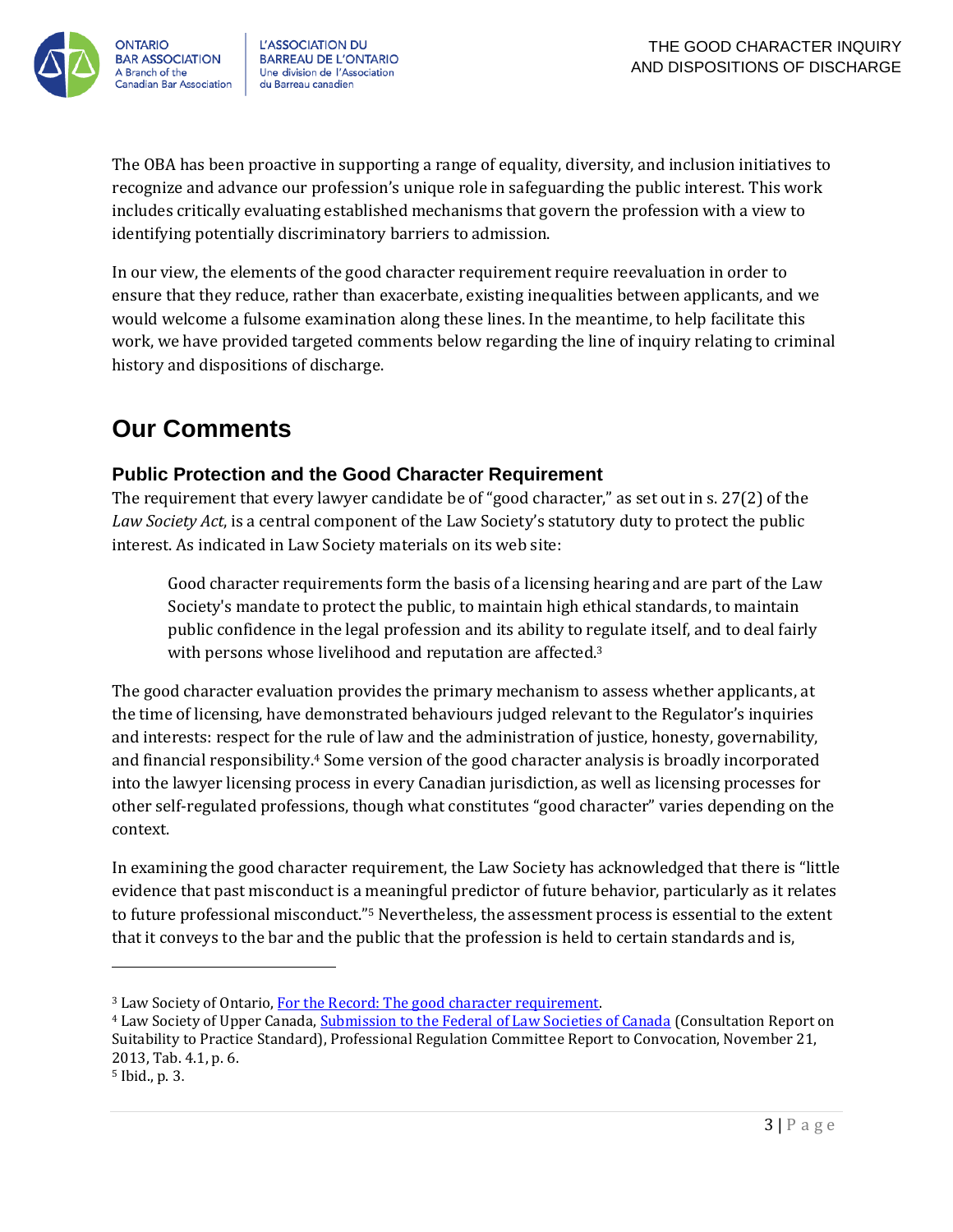

l

L'ASSOCIATION DU **BARREAU DE L'ONTARIO** Une division de l'Association du Barreau canadien

therefore, worthy of the public's trust.<sup>6</sup> It is critical, however, that those standards are communicated and applied clearly, consistently, and transparently in order to promote predictability and fairness for applicants.

#### <span id="page-4-0"></span>**Criminal Discharges and Legislated Disclosure Limits**

The good character examination includes, among other things, an inquiry into an applicant's criminal history. In particular, an applicant is asked whether he or she has "ever been found guilty of, or convicted of, any offence under any statute," excluding speeding and parking tickets. While other elements of the good character analysis could also benefit from closer scrutiny, in our view there is a need for the standard inquiry into findings of guilt to be further clarified and refined.

Absolute and conditional discharges, available under s. 730 of the *Criminal Code*, are relatively unique forms of sentence representing not a conviction but a "finding of guilt." An absolute discharge takes effect immediately and the accused is deemed not to have been convicted. A conditional discharge typically requires that the accused enter into a probation order for a period of time and becomes absolute when that time has expired.

In ordering an absolute or conditional discharge, the court must be satisfied that such a disposition is "in the best interests of the accused and not contrary to the public interest" (s. 730(1)). Therefore, in granting an absolute or conditional discharge, the judicial officer has found, as a statutory precondition, that such an order was not contrary to the public interest.

When imposed as an adult sentence, absolute and conditional discharges are caught by the Law Society's good character inquiry without temporal limitation. This approach is in contrast with the more nuanced approach taken with respect to findings of guilt and dispositions of discharges in the case of young offenders; for these matters, the Law Society has imported the legislated access timelines for youth criminal records as set out in the *Youth Criminal Justice Act*, specifically as they relate to dispositions of discharges.<sup>7</sup>

The approach also stands in contrast with choices of the federal and provincial governments to limit the disclosure of information regarding dispositions of discharge in the context of criminal record checks. The federal *Criminal Records Act*, for example, prohibits any record of a discharge from being disclosed

(a) more than one year has elapsed since the offender was discharged absolutely; or

<sup>6</sup> Canadian Bar Association[, Letter from CBA President](https://www.cba.org/CMSPages/GetFile.aspx?guid=c0c0d067-09ca-444b-b6a3-6cfbf4315ec2) to the Federation of Law Societies of Canada re: National Suitability to Practice Standard Consultation Report, December 20, 2013.

<sup>7</sup> [Completing the Lawyer Licensing Process Application.](http://www.lsuc.on.ca/licensingprocess.aspx?id=2147495567&langtype=1033#Good_Character_Section)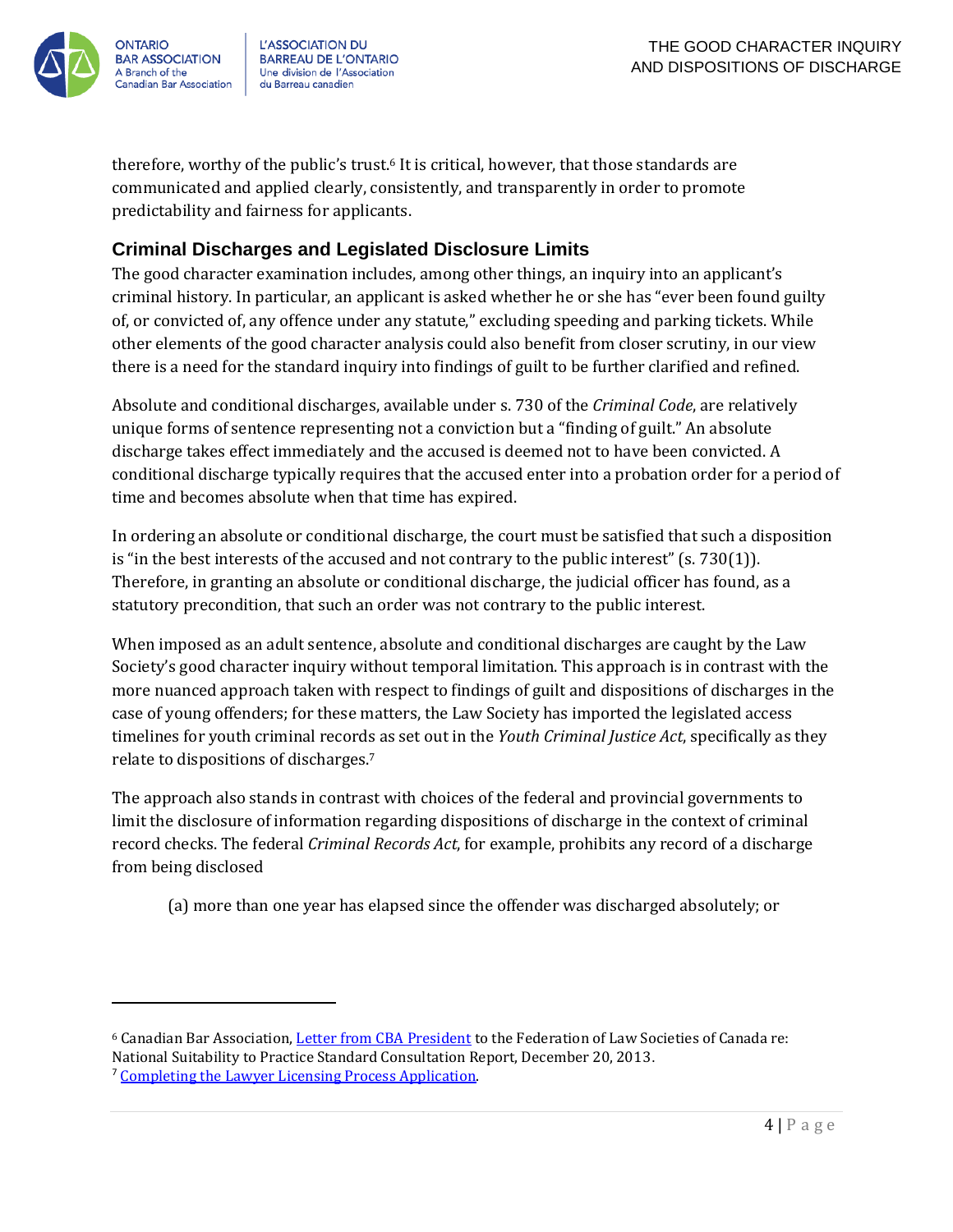



 $\overline{a}$ 

L'ASSOCIATION DU **BARREAU DE L'ONTARIO** Une division de l'Association du Barreau canadien

(b) more than three years have elapsed since the offender was discharged on the conditions prescribed in a probation order (s.  $6.1(1)$ ).<sup>8</sup>

The *Criminal Records Act* further requires that all references to a discharge be removed from the RCMP's database when the relevant time period, as set out above, has expired (s. 6.1(2)).

The Ontario government has made the same choice with the passage of the *Police Record Checks Reform Act*, which is designed to remove unnecessary barriers to employment, education, and volunteer opportunities resulting from inappropriate disclosure of non-conviction and noncriminal records in police record checks.<sup>9</sup> Per s.  $2(1)(a)$ , the Act applies to individuals who need to be screened, "including without limitation, for the purposes of determining his or her suitability for" employment, a licence, and membership in any body, among other reasons.

Upon proclamation, the *Police Record Checks Reform Act* will apply the one- and three-year disclosure timelines regarding absolute and conditional discharge records, respectively, for certain records checks, including vulnerable sector checks.<sup>10</sup>

It seems inevitable that an open-ended inquiry into discharge dispositions will have a disproportionate impact on certain groups of individuals. In particular, applicants from communities that historically have been, and currently are, overrepresented in the criminal justice system – including Indigenous and racialized communities – will be statistically more likely to answer in the affirmative to questions regarding criminal history and findings of guilt. While this harm is not exclusively visited upon any particular demographic, in our view it is important to give serious consideration to these perspectives in the current era of increased recognition of inherent barriers and subjective biases.

As the number of racialized and Indigenous lawyers practicing in Canada continues to grow to better reflect diversity within the bar and the judiciary, a more targeted inquiry into findings of guilt would help mitigate any disproportionate impact on opportunities to practice for certain groups of applicants, while also enhancing applicant understanding of their responsibilities and obligations.

<sup>8</sup> A criminal record check under the *Criminal Records Act* may be sought for a variety of purposes, including employment, international travel, professional licensing, volunteer work, citizenship, name change, and student placements.

<sup>9</sup> Ministry of Community Safety and Correctional Services, [News Release,](https://news.ontario.ca/mcscs/en/2015/12/ontario-passes-police-record-checks-legislation.html) December 1, 2015. <sup>10</sup> Vulnerable sector checks are performed for individuals "who would be in positions of trust or authority over persons who, because of their age, disability or other circumstances, are at a greater risk than the general population" (Ministry of Community Safety and Correctional Services, Policing Services: Police [Records Checks\)](https://www.mcscs.jus.gov.on.ca/english/police_serv/PoliceRecordsChecks/PS_records_checks.html).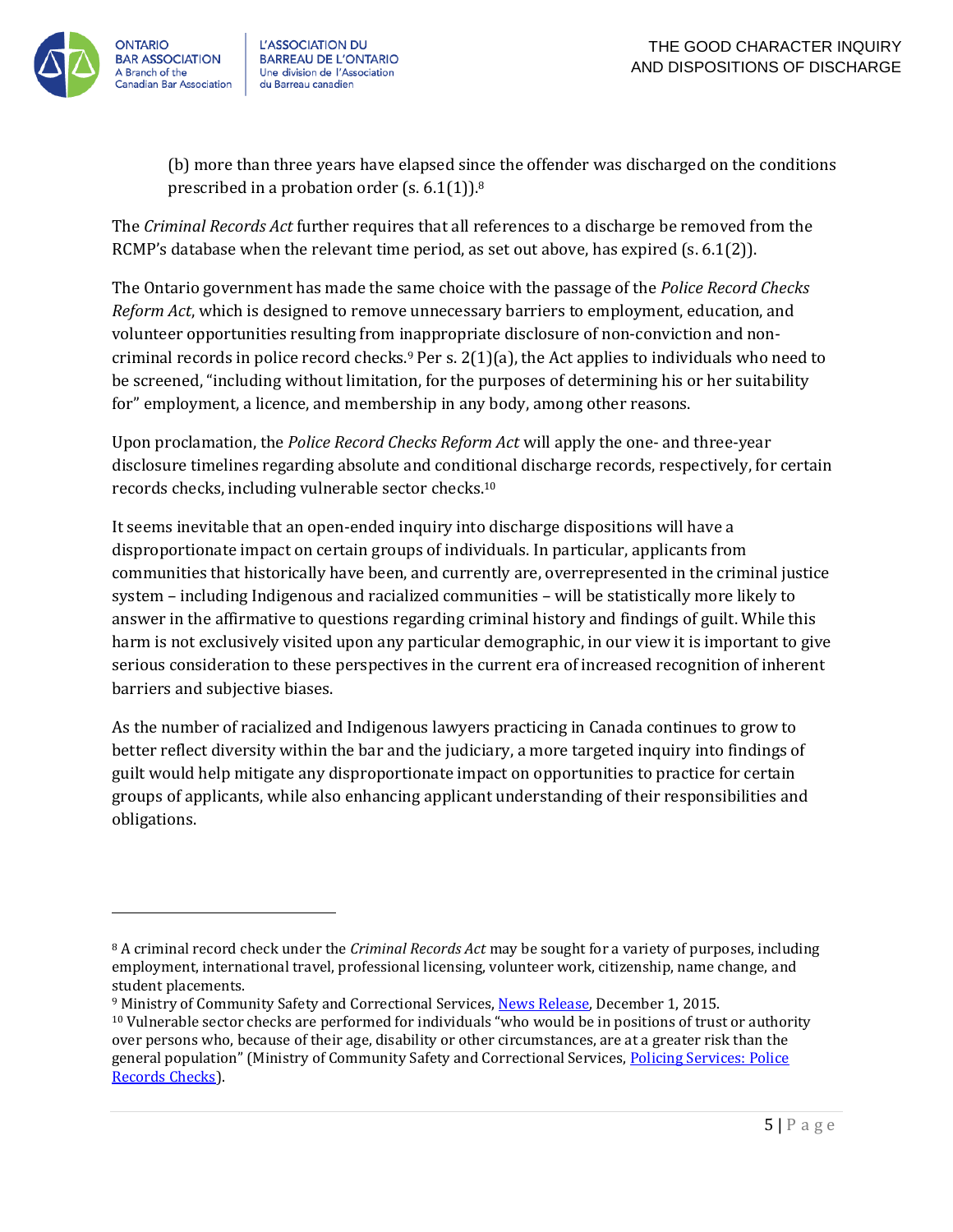

l

L'ASSOCIATION DU **BARREAU DE L'ONTARIO** Une division de l'Association du Barreau canadien

First, the good character examination could explicitly adopt the same temporal limitations regarding the disclosure of findings of guilt as set out in the federal *Criminal Records Act* and provincial *Police Record Checks Reform Act* (when proclaimed) for vulnerable sector checks.

Second, prior to the start of the licensing process, additional guidance could be provided to applicants about past criminal conduct that will need to be disclosed (including clarification with respect to "findings of guilt," a concept that may not be readily understood by applicants), as well as examples of the kinds of supporting documentation that applicants may need to provide in order to facilitate a determination about their good character. Currently, applicants are simply directed to indicate whether they have been "found guilty" of any offence, and to provide "supporting documentation" and "related documents." Further proactive guidance from the Law Society would more clearly communicate the expectations of applicants and the benchmark that they will be required to meet, and would also facilitate the consistent treatment of applications.<sup>11</sup>

Ultimately, both applicants and the Law Society have important obligations and roles to fulfill in the course of the licensing process in the interest of public protection. Proactive and clearly articulated guidance in this respect will promote greater transparency and predictability on all sides.

#### <span id="page-6-0"></span>**Summary of Recommendations**

In our view, further refinement of the good character inquiry with respect to findings of guilt can be made in a way that fosters both public protection and trust in the profession, while reducing unnecessary and potentially discriminatory barriers for applicants. In particular, we propose the following:

- 1. Include the same temporal limitations, as set out in the federal *Criminal Records Act* and provincial *Police Record Checks Reform Act* (when proclaimed), for disclosures of findings of guilt where the disposition was an absolute or conditional discharge (see **Appendix** for proposed wording).
- 2. At the outset of the licensing process, in the [Completing the Lawyer Licensing Process](http://www.lsuc.on.ca/licensingprocess.aspx?id=2147495567&langtype=1033#Good_Character_Section)  [Application](http://www.lsuc.on.ca/licensingprocess.aspx?id=2147495567&langtype=1033#Good_Character_Section) document or elsewhere, provide individuals with a clear explanation of the types of past criminal conduct that need to be disclosed, in particular relating to findings of

<sup>11</sup> An example from another self-regulating body is the College of Nurses of Ontario, which provides detailed public-facing information respecting disclosures of findings of guilt and the kinds of supporting information applicants may be asked to provide (College of Nurses of Ontario, [In Depth: Past Offences and Findings\)](http://www.cno.org/en/become-a-nurse/registration-requirements/past-offences-and-findings--health-and-conduct/past-offences-and-findings/in-depth-past-offences-and-findings/). While this example is helpful to show how this information could be made proactively available, it may be less instructive for the Law Society regarding the kind of documentation that will be requested of applicants to the bar, particularly in light of the Law Society's specific focus on equality, diversity, and inclusion in the legal profession. More importantly, we note that some supporting documents provide only limited factual information about a given event, rather than a complete record, and that applicants should also have an opportunity to provide a complete contextual picture, which can only occur with appropriate guidance from the Law Society.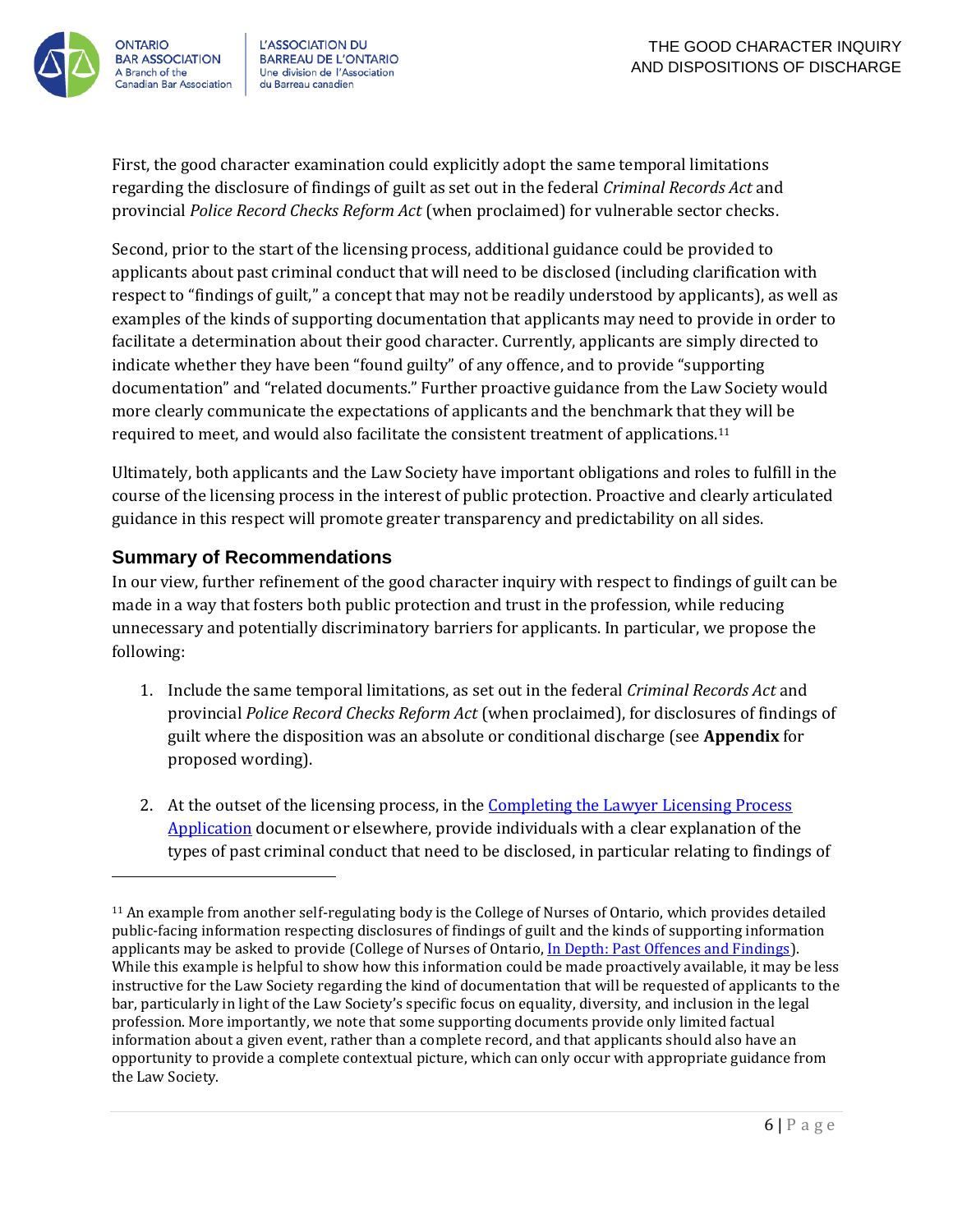

guilt, as well as the types of supporting documentation that may need to be provided by applicants.

3. Enhance education and training for Law Society staff conducting preliminary reviews of licensing applications, as well as adjudicators, to ensure that expectations are clearly communicated to applicants, applications are treated consistently, and unique issues faced by Indigenous and racialized peoples are considered in the context of the licensing process.

In our view, adoption of these recommendations will better ensure that the central imperative of safeguarding public protection is uncompromised, while reducing to the greatest extent possible potentially discriminatory barriers to admission, inherent to the process for evaluating an individual's fitness for entry to the profession. This would also better promote transparency and consistency in the way applications are processed, which in turn will enhance certainty for candidates.

The OBA appreciates the opportunity to provide these comments and we look forward to engaging with the Law Society on this important issue.